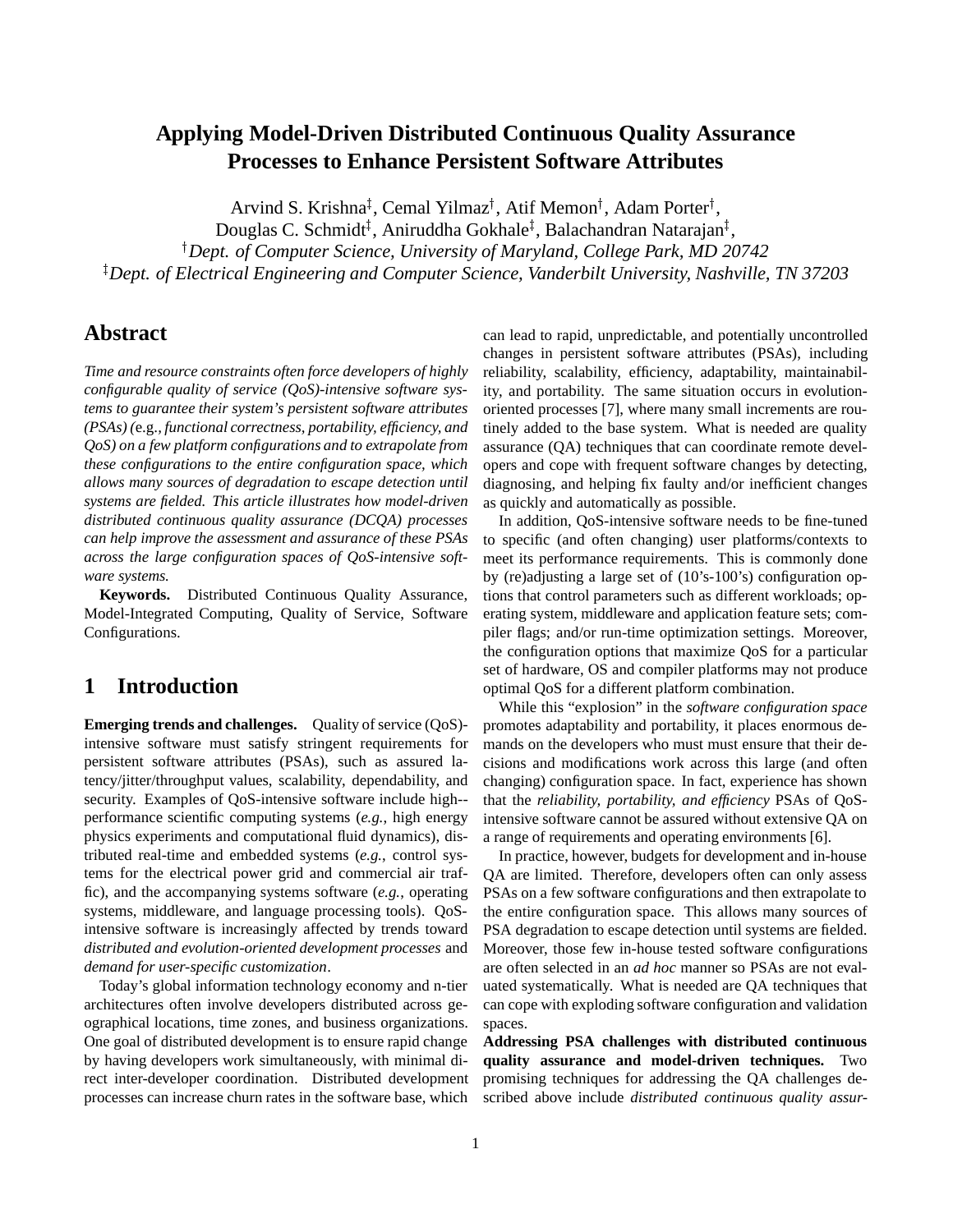*ance (DCQA)* and *model-driven* techniques. DCQA techniques are designed to improve PSAs iteratively, opportunistically, efficiently, and continuously in multiple, geographically distributed locations [6]. In particular, DCQA techniques have been shown to help assure the *portability and reliability* PSAs of OoS-intensive software by validating functional correctness and QoS satisfaction across a wide range of hardware, OS, network, and compiler platforms. For example, the *Skoll* DCQA environment (www.cs.umd.edu/ projects/skoll) provides a framework for executing a variety of QA tasks continuously across a grid of computers distributed around the world and analyzing the results to evaluate PSAs. Likewise, the Dart DCQA environment (public. kitware.com/Dart) supports a continuous build/test process that starts whenever repository check-ins occur.

Model-driven techniques help to minimize the development, validation, and evolution effort associated with DCQA activities by capturing the customizability of QoS-intensive software within higher-level models that help to automate the analysis and synthesis of various artifacts, such as component interfaces, implementations, and glue code; configuration files; and deployment scripts [3]. In particular, modeldriven techniques help assure the *correctness, maintenance, and porting* PSAs of QoS-intensive software by automatically generating artifacts required for QA activities, such as regression testing and performance benchmarking. For example, the Options Configuration Modeling language (OCML) [9] allows developers to model middleware configuration options as high-level models. Likewise, the Benchmarking Generation Modeling Language (BGML) [4] allows developers to automatically generate sophisticated benchmarking experiments.

This article describes how model-driven DCQA processes and tools can work separately and together to help monitor, safeguard, enforce, and reassert desirable PSAs after changes occur in QoS-intensive software. In particular, we describe two DCQA processes implemented in the model-driven Skoll environment that help to ensure PSAs related to both correctness and performance across large configuration spaces. To validate our approach, we present results from applying our model-driven DCQA processes and tools on ACE+TAO (www.dre.vanderbilt.edu/ Download.html), which are widely-used QoS-enabled middleware consisting of  $\sim$ 2,000,000 lines of continuously evolving C++ frameworks, functional regression tests, and performance benchmarks contained in  $\sim$ 4,500 files that average over 300 CVS commits per week. Our results show that (1) DCQA techniques improve the ability of developers to detect and pinpoint software portability and availability problems, (2) integrating DCQA and model-driven techniques can significantly enhance the process of identifying key subsets of options that affect PSAs, and (3) monitoring only these selected options helps developers understand effects of system changes based on these PSAs with an acceptable level of effort.

**Related work.** Our model-driven DCQA techniques build upon earlier efforts that address limitations with conventional in-house QA processes. As described below, these efforts gather various types of information from distributed run-time environments and usage patterns encountered *in the field*, *i.e.*, on user target platforms with user configuration options.

*Online crash reporting systems*, such as the Netscape Quality Feedback Agent and Microsoft XP Error Reporting, gather system state at a central location whenever a fielded system crashes, which simplifies user participation in QA by automating certain aspects of problem reporting. Likewise, many popular open-source projects use *distributed regression test suites* that end-users can run to evaluate installation success. Wellknown examples include GNU GCC, CPAN, Mozilla, the Visualization Toolkit (VTK), and ACE+TAO.

*Auto-build scoreboards* are a more proactive form of distributed regression test suites that allow software to be built/tested at multiple sites on various hardware, operating system, and compiler platforms. The Mozilla Tinderbox (www.mozilla.org/tinderbox.html) and ACE+TAO Virtual Scoreboard (www.dre.vanderbilt. edu/scoreboard/) are auto-build scoreboards that track end-user build results across various platforms. Bugs are reported via problem tracking systems (such as Bugzilla or Jira), which provides inter-bug dependency recording, advanced reporting capabilities, extensive configurability, and integration with automated software configuration management systems, such as CVS or Clearcase.

Although these prior efforts have provided a good starting point, they have several limitations. For example, they have a limited focus, ignoring PSAs related to QoS and performance issues. Our approach can be customized to address a wide variety of PSAs. Moreover, while these efforts help document and automate portions of the QA process, the decision of *what* and *when* to test it is left to users. In contrast, the modeldriven DCQA techniques described in this paper enable developers to control key aspects of the QA process, thereby minimizing gaps and inefficiencies. As discussed below, our approach can exploit incremental results and selectively ignore problems discovered earlier, which avoids wasting resources that could otherwise be devoted to identifying other problems.

# **2 Applying Model-driven DCQA Techniques to Address PSA Challenges**

To maintain and evaluate PSAs across large configuration spaces, we have developed the *model-driven Skoll* environment to support DCQA. We use these processes to evaluate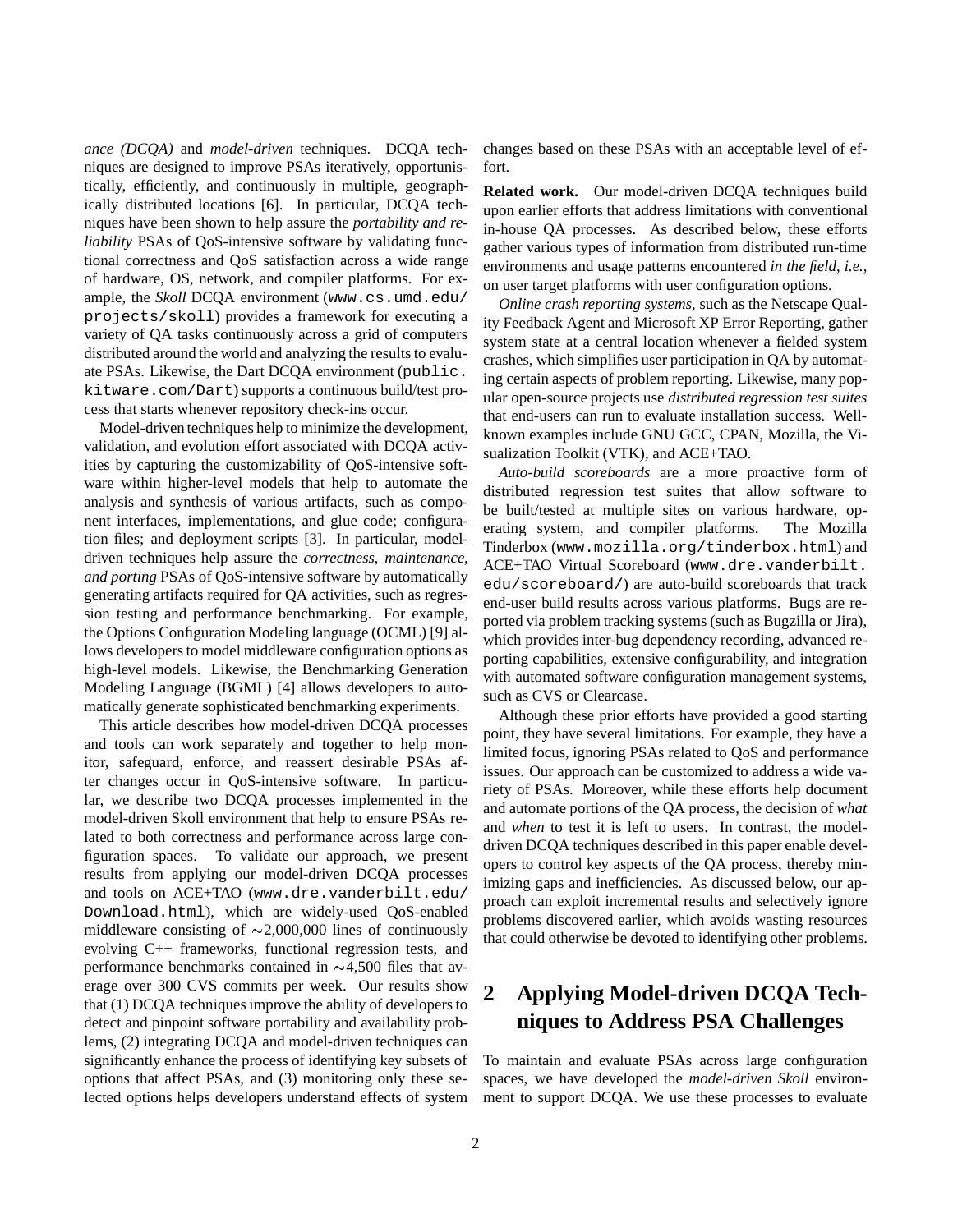PSAs (such as latency, throughput, and correctness) "aroundthe-world, around-the-clock." To do this, Skoll's modeling tools divide the overall QA process into multiple subtasks, *e.g.*, running regression tests in a particular system configuration, evaluating system response time under a different input workloads, or measuring usage errors for a system with several alternative GUI designs. As illustrated in Figure 1, these



Figure 1: **The Skoll Model-driven DCQA Architecture**

tasks are then intelligently and continuously distributed to – and executed by – Skoll clients across a grid of computing resources contributed by end-users and distributed development teams. The results of these evaluations are returned to a server at a central collection site, where they are fused together to guide subsequent iterations of Skoll DCQA processes.

This section describes some of the components and services provided by the model-driven Skoll environment so that developers can implement and analyze DCQA processes. In particular, Skoll [6] provides languages for modeling system configurations and their constraints, algorithms for scheduling and remotely executing tasks, and analysis techniques for characterizing faults. Finally, we show how developers use Skoll to implement and execute large-scale, PSA-specific DCQA processes.

## **2.1 Managing PSA Challenges with Modeldriven Skoll**

The cornerstone of Skoll is its formal model of a DCQA process's configuration space, which captures the valid configurations for QA subtasks. A configuration in Skoll is represented formally as a set  $\{ (O_1, S_1), (O_2, S_2), \ldots, (O_N, S_N) \}$ , where each  $O_i$  is a configuration option and  $S_i$  is its value, drawn from the allowable settings of  $O_i$ . Since in practice not all configurations make sense (*e.g.*, feature X may not be supported on operating system Y), we define *inter-option con-* *straints* that limit the setting of one option based on the setting of another. We represent constraints as  $(P_i \rightarrow P_j)$ , meaning "if predicate  $P_i$  evaluates to  $TRUE$ , then predicate  $P_j$  must evaluate to TRUE." A predicate  $P_k$  can be of the form A,  $\neg A$ ,  $A \& B$ ,  $A | B$ , or simply  $O_i = S_j$ , where A, B are predicates,  $O_i$  is an option and  $S_i$  is one of its allowable settings. A *valid configuration* is a configuration that violates no interoption constraints. Skoll uses this configuration space model to plan global QA processes, adapt processes dynamically, and aid in analyzing and interpreting results.

Since the configuration spaces can be quite large, Skoll has an *Intelligent Steering Agent* (ISA) which controls DCQA processes by deciding which valid configuration to allocate to each incoming Skoll client request. When a client becomes available, the ISA decides which subtask to assign it. To do this, the ISA can consider many factors, including (1) *the configuration model*, *e.g.*, which characterizes the subtasks that can legally be assigned, (2) *the results of previous subtasks*, *e.g.*, which captures what tasks have already been done and whether the results were successful, (3) *global process goals*, *e.g.*, test popular configurations more than rarely used ones or test recently changed features more than heavily than unchanged features, and (4) *client characteristics and preferences*. The configuration must be compatible with physical realities such as the OS running on the remote machine. Also, client preferences, which are declared in a Skoll *client template* must be respected. For example, suppose a product runs in normal or superuser mode. A security conscious user might only want configurations in which the mode is normal.

Once a valid configuration is chosen, the ISA packages the corresponding QA subtask implementation into a *job configuration*, which consists of the code artifacts, configuration parameters, build instructions, and QA-specific code (*e.g.*, developer-supplied regression/performance tests) associated with a software project. The job configuration is then sent to the requesting Skoll client, which executes the job configuration and returns the results to the ISA so it can learn from the results and adapt the process. For example, if some configurations fail to maintain certain PSAs, developers may want to pinpoint the source of the problems or refocus on other unexplored parts of the configuration space. To do this Skoll process designers can develop customized *adaptation strategies* that monitor the global process state, analyze it, and use the information to modify future subtask assignments in ways that improve process performance.

Skoll applies various model-driven tools that raise the level of abstraction and reduce the accidental complexity of dealing with Skoll's internal formats. For example, Skoll employs the Benchmarking Generation Modeling Language (BGML) [4] that allows developers to (1) visually model interaction scenarios between configuration options and system components using domain-specific building blocks, (2) automate genera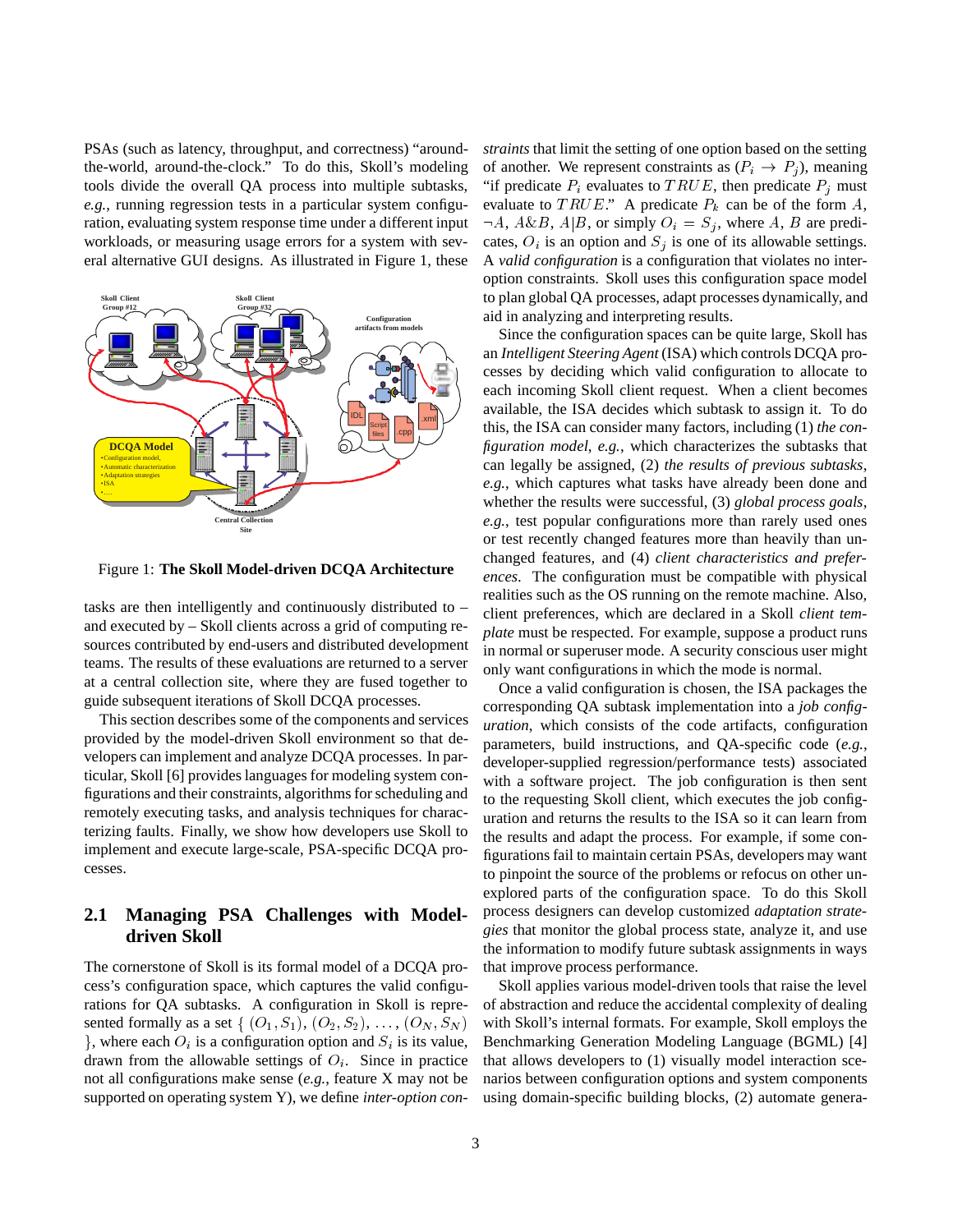tion of common parts of test code and reuse QA subtask code across configurations, (3) generate control scripts to distribute and execute the experiments across the Skoll grid to monitor performance and functional behavior in a wide range of execution contexts, and (4) enable evaluation of multiple software attributes such as correctness, throughput, latency, jitter, and other criteria.

Since DCQA processes are complex we often need help to interpret and leverage process results. Therefore a wide variety of analysis tools can be plugged into Skoll. One such tool we added to Skoll implements Classification Tree Analysis (CTA) [2]. CTA's output is a tree-based model that predicts object class assignment based on the values of a subset of object features. As we show in Section 3.1, we used CTA to diagnose which specific options and option settings were most likely causing specific PSA test failures. This helped developers quickly identify the root causes of some failures.

### **2.2 An Example Model-driven DCQA Process**

Figure 2 presents a high-level overview of how the BGML tool described above has been employed with the Skoll client/server infrastructure to support model-driven DCQA processes. Below we present an example model-driven DCQA



Figure 2: **Using Model-Driven Skoll**

process that illustrates the use and interactions of the Skoll components and BMGL tool. This example focuses on an avionics mission computing system [8] system developed using the ACE+TAO middleware described in Section 1.

**Step 1: Define the application scenario.** A developer uses BGML to model the software system and PSA-specific evaluation activities. Specifically, the models are visually

composed via the Generic Modeling Environment (GME) model-driven toolsuite (www.isis.vanderbilt.edu/ Projects/gme/). The resulting models detail the system's configuration options and inter-option constraints and capture PSA-specific information, such as the metrics calculated in a benchmarking experiment, the number and execution frequency of low-level profiling probes, or event patterns to monitor for or filter out of system logging server. For example, in the mission computing scenario, we use a three component *BasicSP* scenario that receives global position updates from a GPS device and displays them at a GUI display in real-time.

**Step 2: Create benchmarks using the model-driven BGML tool.** In the *BasicSP* scenario, the GPS component serves as the source for multiple components requiring position updates at a regular interval. This component's concurrency mechanism should therefore be tuned to serve multiple requests simultaneously in parallel. Moreover, the requirements that the desired data request and the display frequencies are fixed at 40 Hz is captured in within the models. The BGML model interpreter processes these models to generate the lower-level XML based configuration files, the required benchmarking code (*e.g.*, IDL files, required header and source files), and necessary script files to for executing the DCQA process. This step reduces accidental complexities associated with tedious and error-prone handcrafting of source code for a potentially large set of configurations. The configuration file is input to the ISA, which schedules the subtasks to execute as clients become available.

**Step 3: Register and download clients.** Remote users register with the Skoll infrastructure and obtain the Skoll client software and configuration template that was generated by the BGML model interpreter. Clients can run periodically at userspecified times, continuously, or on-demand.

**Step 4: Execute DCQA Process.** As each client request arrives, the ISA examines its internal rule base and Skoll databases and selects a valid configuration, packages the job configuration, and sends it to the client. The client executes it and returns the results to the Skoll server, which updates its databases and executes any adaptation strategies triggered by the new results.

# **3 Evaluating Correctness and Performance of QoS-Intensive Software**

Ensuring the (re)usability of QoS-intensive software requires that it be adaptable and portable, *i.e.*, it should be configurable to run efficiently, robustly, and predictably on a wide range of hardware, OS, network, and compiler platforms that provide fine-grained knobs to tune QoS behavior. It is therefore important that functional correctness be verified and QoS properties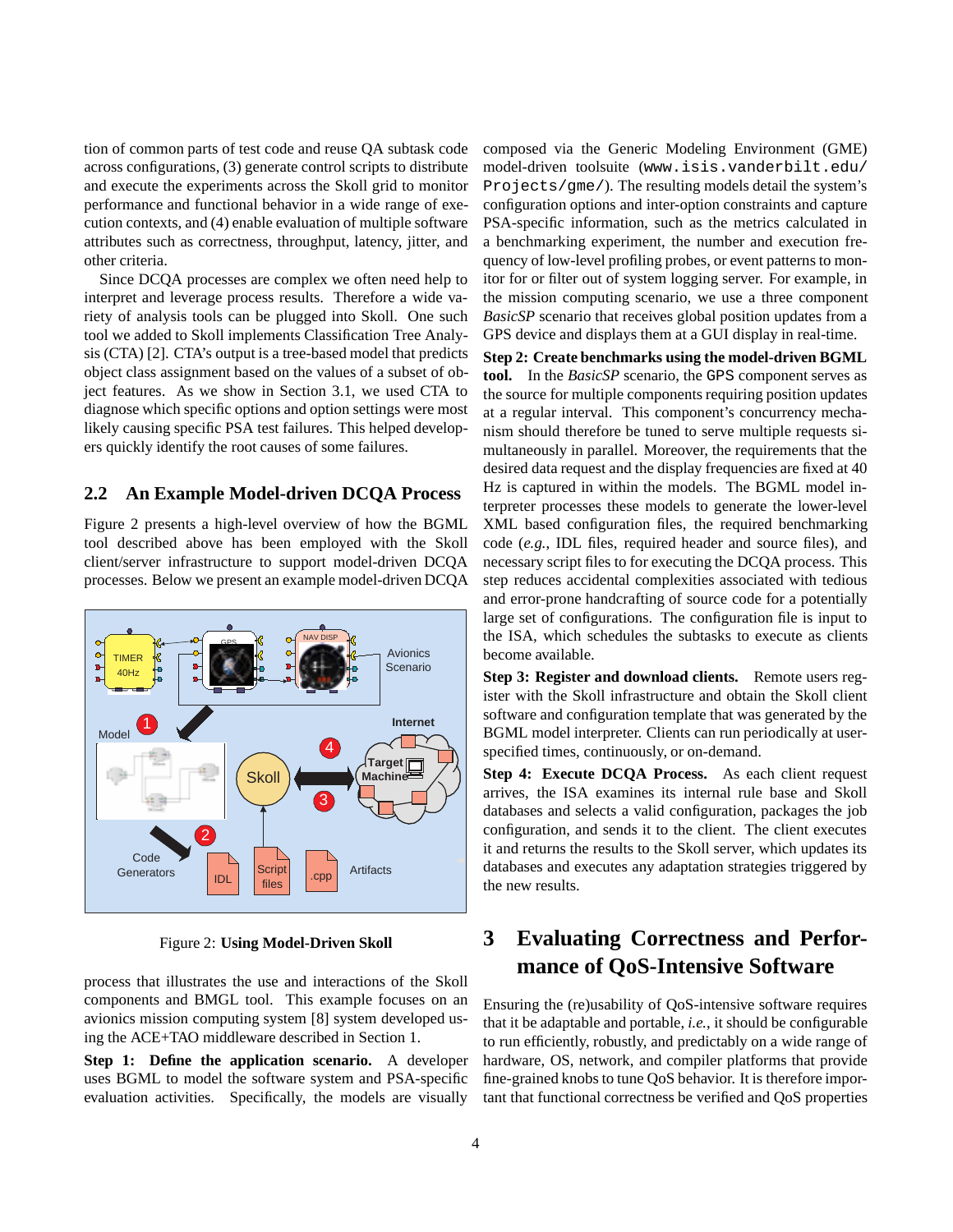be validated for the configured operating contexts and environments. This section describes several feasibility studies that how Skoll can be used to assess and assure PSAs associated with functional correctness and run-time performance.

## **3.1 Evaluating Functional Correctness Across Large Configuration Spaces**

Our first study examine three scenarios in which we test different PSAs of ACE+TAO across its numerous configurations, exploring the following hypotheses:

- 1. Our DCQA process helps to strengthen system-wide PSAs, such as portability and correctness.
- 2. The DCQA process can be easily used to quickly identify problems with software portability and compile-/runtime customizations.

We implemented the DCQA processes using the modeldriven Skoll environment and then installed Skoll clients and one Skoll server across 10+ workstations distributed across a network. All clients ran Linux 2.4.9-3 and used gcc 2.96 as their compiler (we used a single OS and compiler to simplify the initial study and analysis, but have since run other studies across multiple operating systems and compilers). We then applied functional correctness QA task scenarios to ACE v5.2.3 and TAO v1.2.3 to check for clean compilation and perform regression testing with both default and configurable run-time options.

### **3.1.1 Scenario 1: Clean Compilation**

Scenario 1 assessed whether each ACE+TAO feature combination compiled without error. We selected 10 binary-valued compile-time options that control build time inclusion of features, such as asynchronous messaging, use of software interceptors, and user-specified messaging policies<sup>1</sup>. We also identified 7 inter-option constraints, *e.g.*,  $(A = 1 \rightarrow B = 0)$ , which means that if option A is enabled then option B has to be disabled. The configuration space chosen has a total of 89 valid configurations.

By executing the process we determined that 60 of the 89 valid configurations did not even build – which was a quite surprise to the ACE+TAO developers! Using CTA analysis on the results we, for example, automatically characterized a previously undiscovered bug. This bug centered on a particular line within the TAO source code and occurred in exactly 8 configurations each of which shared a particular pair of options settings. Using our model-driven DCQA environment and process, we therefore successfully assessed the errorfree compilation attribute of ACE+TAO, which is a necessary

(though not a sufficient) condition to validate the functional correctness PSA.

#### **3.1.2 Scenario 2: Testing with Default Run-Time Options**

Scenario 2 assessed the portability and correctness PSAs of ACE+TAO by executing regression tests on each compile-time configuration using the default run-time options (*i.e.*, the configuration new users encounter upon installation). We used the 96 regression tests that are distributed with ACE+TAO, each containing its own oracle and reporting success or failure on exit. We expanded the configuration model to include options that captured low-level OS and compiler information, *e.g.*, indicating the use of static vs. dynamic libraries, multithreading vs. singlethreading, and inlining vs. non-inlining. Also, some ACE+TAO tests can only run in particular configurations (such as when the multithreading is selected), so we also adding test-specific options to the configuration space.

The new test-specific options contain one option per test,  $(run(T<sub>i</sub>))$ , which indicates if that test  $T<sub>i</sub>$  is runnable in a given compile-time configuration. We also defined constraints over these options, *e.g.*, some tests should run only on configurations that have more than Minimum CORBA features. After making these changes, the space now had 14 compile time options with 12 constraints and an additional 120 test-specific constraints.

After resolving the constraints, we compiled 2,077 individual tests, of which 98 did not compile and 1,979 did. Of these 1,979 tests, 152 failed, while 1,827 passed. This process took  $\sim$  52 hours of computer time on the Skoll grid available for the experiments.

In several cases, tests failed for the same reason in the same configurations. For example, CTA analysis showed that test compilation failed at a given file for the following option settings  $(CORBA \_MSG = 1$  and  $POLLER = 0$  and  $CALLBACK = 0$ . This compilation error stemmed from a previously undiscovered bug that occurred because certain TAO files assumed these settings were invalid and thus could not occur. Using our model-driven DCQA environment and process, we were therefore able to determine whether the current version of ACE+TAO successfully completes all regression tests in its default configuration.

#### **3.1.3 Scenario 3: Regression Testing with Configurable Run-Time Options**

The goal of scenario 3 involved assessing the portability of ACE+TAO via execution-based test cases and run-time options by executing the ACE+TAO regression tests over all settings of their run-time options (such as when to flush cached connections or what concurrency strategies the ORB should support. See Table 1 for a summary of option settings). We

 $1<sup>1</sup>A$  detailed explanation of the many ACE+TAO configuration options are available from www.dre.vanderbilt/TAO/docs/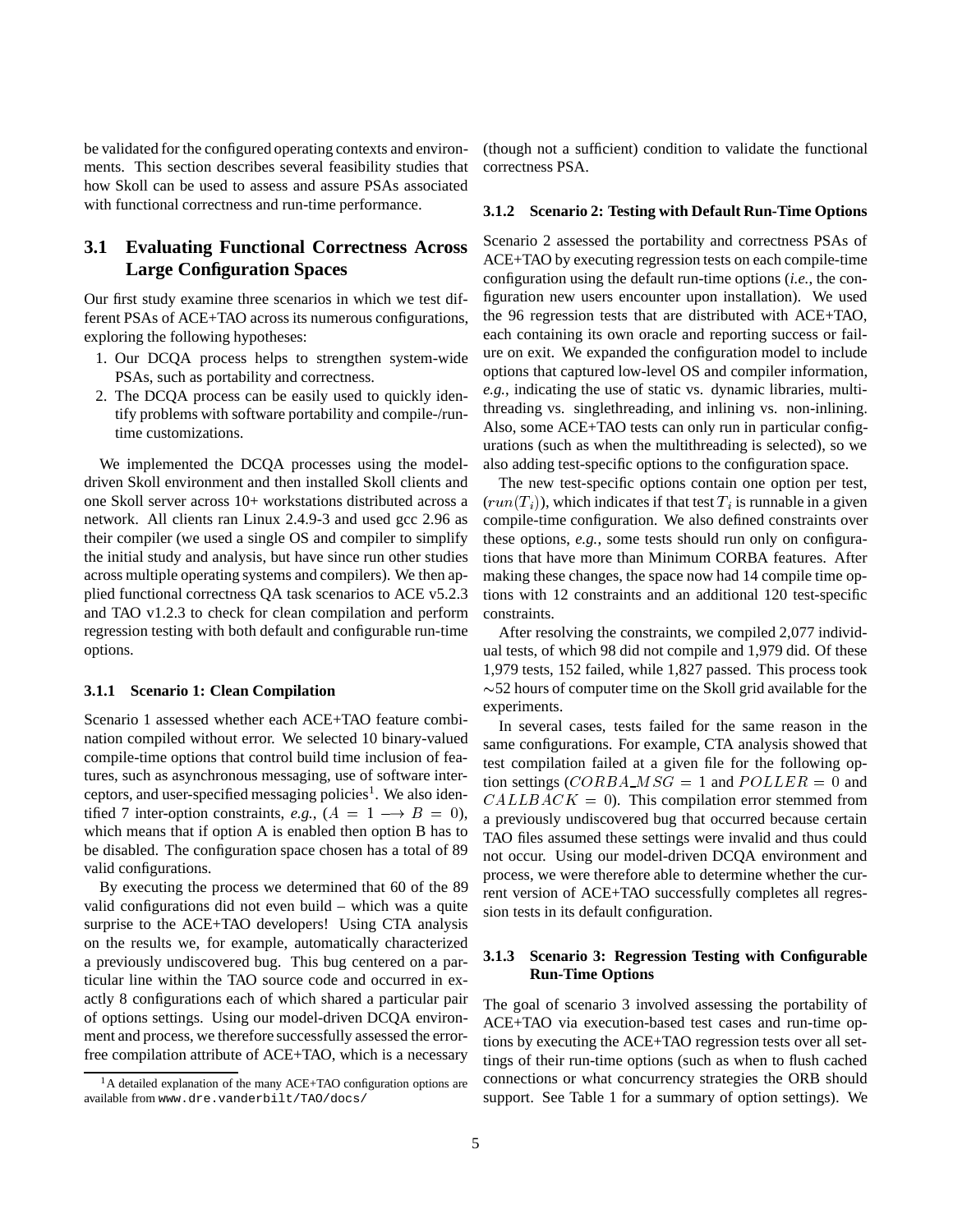| Name                                | <b>Possible Settings</b> |  |
|-------------------------------------|--------------------------|--|
| <b>ORBCollocation</b>               | global, per-orb, NO      |  |
| <b>ORBConnectionPurgingStrategy</b> | lru, lfu, fifo, null     |  |
| ORBFlushingStrategy                 | leader_follower,         |  |
|                                     | reactive, blocking       |  |
| <b>ORBConcurrency</b>               | reactive,                |  |
|                                     | thread-per-connection    |  |
| <b>ORBClientConnectionHandler</b>   | MT, ST, RW               |  |
| <b>ORBConnectStrategy</b>           | Blocked, Reactive, LF    |  |

Table 1: **Six ACE+TAO Run-Time Options and their Settings.**

modified the configuration model to reflect 6 run-time configuration options. Overall, there were 648 different combinations of CORBA run-time policies

After making these changes, the compile-time option space had 14 options and 12 constraints, there were 120 test-specific constraints, and 6 run-time options with no new constraints. Thus, the configuration space for this scenario grew to 18,792 valid configurations (648 run-time x 29 compile-time configurations). At roughly 30 minutes per testsuite, the entire test process involved around 9,400 hours of computer time on the Skoll grid.

Several tests failed in this scenario, even though they had not failed in scenario 2 when they were run with default runtime options. These problems were often located in featurespecific code. Interestingly, some tests failed on every single configuration (including the default configuration tested earlier), despite succeeding in Scenario 2! These problems were often caused by bugs in option setting and processing code. ACE+TAO developers were intrigued by these findings because in practice they rely heavily on testing by users at installation time (scenario 2) to verify proper installation and provide feedback on system correctness. Our feasibility study raises some questions about the adequacy of that approach.

Another group of tests had particularly interesting failure patterns. Three of these tests failed between 2,500 and 4,400 times (out of 18,792 executions). We discovered that the failures occurred only when ORBCollocation = NO was selected (*i.e.*, no other option influenced these failures). This option allows objects within the same address space to communicate directly, saving (de)marshaling and protocol processing overhead. The fact that these tests worked when objects communicated directly – but failed when they talked over the network – suggested a problem related to message passing. In fact, the source of the problem was a bug in the ACE+TAO routines for (de)marshaling object references. Our DCQA process thus helped us to not only systematically evaluate the functional correctness PSA across many different runtime configurations, but also leveraged that information to help pinpoint the causes of specific failures.

## **3.2 Identifying Performance Degradation Across Large Configuration Spaces**

As QoS-intensive software evolves, developers often run benchmark tests to check for unintended side effects on performance. As with testing, benchmarking highly configurable QoS-intensive software systems is difficult due to their enormous configuration spaces. This problem is compounded for evolving systems in which the the number of configurations that can be routinely examined before the system changes again is severely limited. As a result, developers only have a limited view of their system's performance PSAs, so problems not readily seen in the few tested configurations can (and do) escape detection until such systems are fielded.

Another challenge is that developers often have to handcraft individual QA tasks (such as regression test cases and benchmarking experiments) to evaluate key performance-related PSAs, *e.g.*, by writing such code as interface definitions, component implementations, client test applications and scaffolding and startup code. Of course, manually writing this code is error-prone since each step may be repeated many times for every QA experiment during each (re)validation phase.

To address these problems, we used model-driven Skoll to develop and implement a new DCQA process we call *main effects screening*. Main effects screening tries to *rapidly* detect degradations in performance PSAs across a large configuration space whenever the system changes. At a high level, main effects screening involves the following steps:

- 1. Compute a formal *experimental design* based on the system's configuration model. Our approach uses a class of experimental designs called *screening designs* [10], which are highly economical and can reveal significant *low order effects* (such as individual option settings and option pairs/triples) that significantly affect performance. We call these most influential option settings "main effects." The tradeoff is that these designs (and the main effects screening process itself) are inappropriate for systems with many significant higher order effects.
- 2. Execute that experimental design across the DCQA DCQA grid. Each task involves running and measuring benchmarks on a single configuration dictated by the experimental design devised in step 1. We used the modeldriven BGML tool to simplify benchmark creation, execution, and analysis.
- 3. Collect and analyze the data to identify the main effects. The significance level that demarcates influential options can be set by developers.

Now we shift our QA process back to in-house resources. Whenever the software changes we evaluate all combinations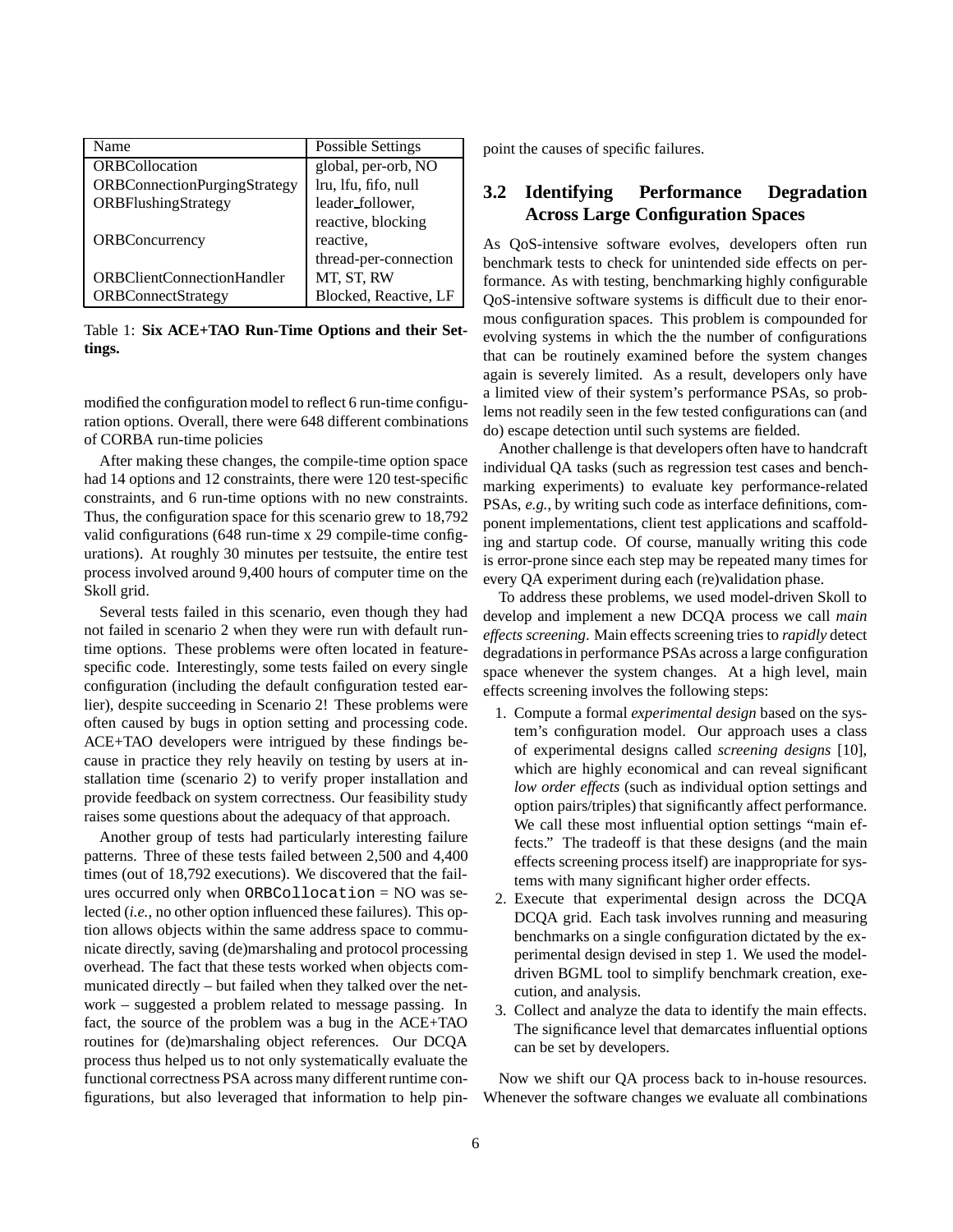| <b>Option Index</b> | <b>Option Name</b>                    | <b>Option Settings</b>            |
|---------------------|---------------------------------------|-----------------------------------|
| o1                  | <b>ORBReactorThreadOueue</b>          | ${FIFO, LIFO}$                    |
| O <sub>2</sub>      | ORBClientConnectionHandler            | $\{RW, MT\}$                      |
| $\sigma$ 3          | <b>ORBReactorMaskSignals</b>          | $\{0, 1\}$                        |
| O <sub>4</sub>      | ORBConnectionPurgingStrategy          | ${LRU, LFU}$                      |
| 0 <sub>2</sub>      | ORBConnectionCachePurgePercentage     | $\{10, 40\}$                      |
| 06                  | ORBConnectionCacheLock                | ${thread, null}$                  |
| 07                  | ORBCorbaObjectLock                    | {thread, null}                    |
| 08                  | ORBObjectKeyTableLock                 | {thread, $null$ }                 |
| $^{09}$             | <b>ORBInputCDRAllocator</b>           | ${thread, null}$                  |
| 010                 | ORBConcurrency                        | {reactive, thread-per-connection} |
| 011                 | ORBActiveObjectMapSize                | {32, 128}                         |
| 012                 | ORBUseridPolicyDemuxStrategy          | {linear, dynamic}                 |
| 0 <sub>13</sub>     | ORBSystemidPolicyDemuxStrategy        | {linear, dynamic}                 |
| 0 <sup>14</sup>     | ORBUniqueidPolicyReverseDemuxStrategy | linear, dynamic                   |

Table 2: **ACE+TAO Options and their Settings**

of the main effects (while defaulting or randomizing all other options). We can do this quickly in-house because the set of main effects options is much smaller than the total configuration space. Our hope is that the performances of the main effects set mirrors those of the entire configuration space. If true, we can get nearly the same information as from exhaustive testing at a fraction of the cost.

Since the main effects can change over time, the process can be restarted periodically to recalibrate the main effects options. Recalibration frequency will depend on how and how fast the system changes.

We now show results from a two-phase feasibility study that explored the following hypotheses:

- 1. Main effects screening quickly identifies a small subset of options whose effect on performance is significant, allowing the rapid identification and monitoring of the software's performance attributes.
- 2. Evaluating all combinations of the main effects set produces performance data that is (1) representative of the system's performance across the entire configuration space and (2) more representative of the overall performance than that produced by observing a similarly-sized random sample of configurations.

Below, we describe the four steps we followed to evaluate the main effects DCQA process.

**Step 1: Define the application scenario.** As a result of changes to the ACE+TAO message queuing strategy, ACE+- TAO developers want to monitor (1) the latency for each request and (2) total message throughput (events/second) between the ACE+TAO client and server. For this version of ACE+TAO, the developers identified 14 run-time options they felt affected latency and throughput. Each option is binary as shown in Table 2 and the entire configuration space is  $2^{14} = 16,384.$ 

**Step 2: Create benchmarks using the model-driven BGML tool.** ACE+TAO developers used BGML (Section 2.1) to compose benchmarking experiments, which involved graphically modeling the desired number of clients and servers, workload characteristics, and performance metrics to be calculated. The graphical model is then interpreted to produce a large portion of the benchmarking code (over 90%).

**Step 3: Apply the main effects screening process.** This step creates a *resolution IV* screening design, which computes effects involving either one or two options, while assuming that no significant higher order effects exist (in the interests of space we have not included the statistical details of computing and interpreting screening designs, which are described in Wu [10]). The final screening design examines only 32 configurations of the 16,384 total configurations. Note that benchmarking the entire configuration space takes over 48 CPU hours, while benchmarking the screening design takes less than 6 minutes.

**Step 4: Compare to exhaustive and random testing.** For comparison purposes, we collected performance data for the entire configuration space. We also conducted random samples from this data to do further comparisons.

After performing these 4 steps and analyzing the results, we found that only options o2 and o10 had a significant effect on latency and throughout across the entire configuration space. These results surprised ACE+TAO developers since they thought that all 14 run-time options would contribute substantially to latency and throughput. Our analysis of the screening design data give the same results. We were therefore able to get accurate data at  $\frac{1}{512}$ <sub>th</sub> the cost.

In the second phase of the process we used the information that o2 and o10 are important options to generate all possible (in this case 4) configurations for the binary options o2 and o10. Default values were assigned to the remaining options.